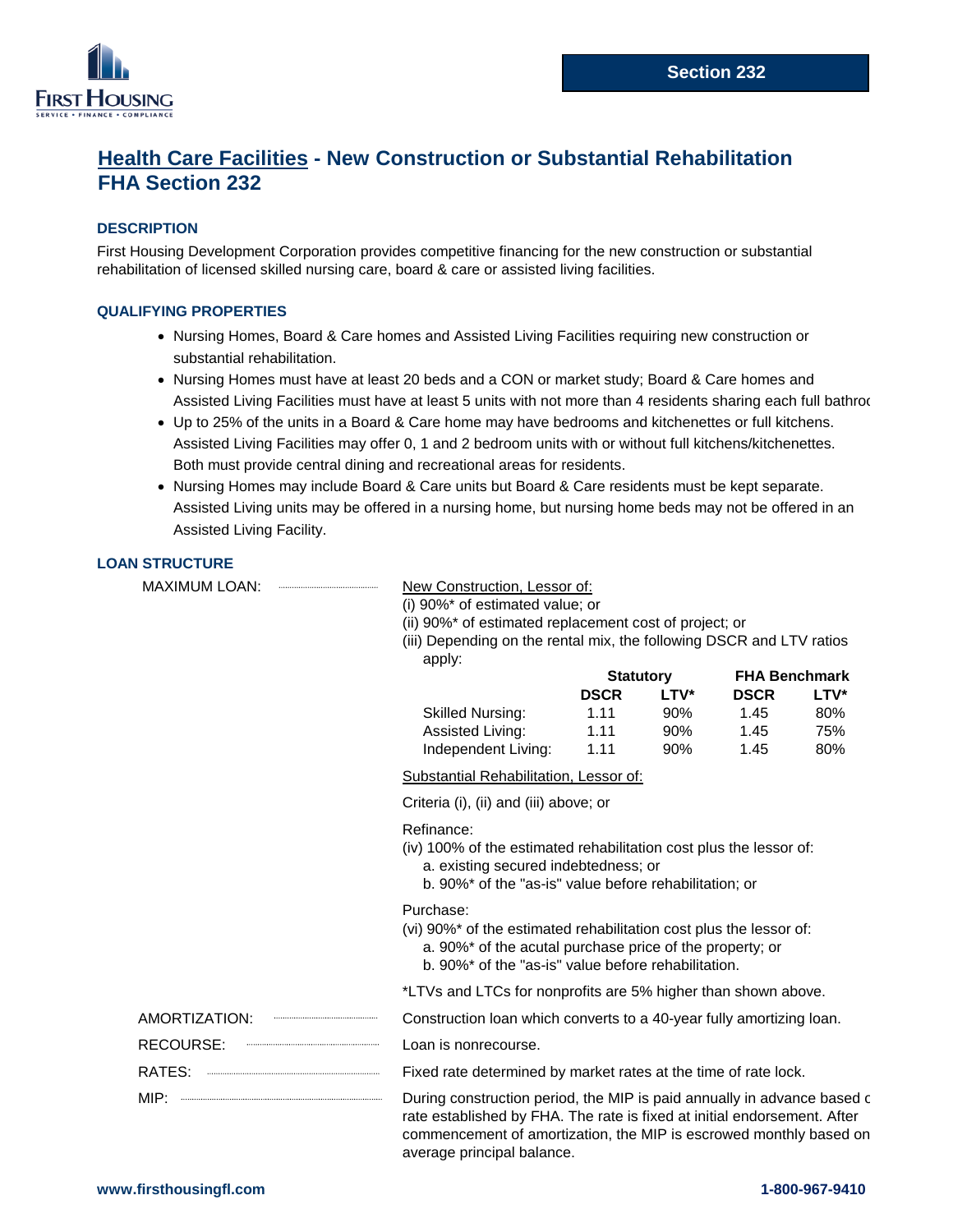# **OPTIONAL FEATURES**

| PREPAYMENT:            | Any prepayment lock-out or penalty periods negotiable with Investor. |
|------------------------|----------------------------------------------------------------------|
| ASSUMABILITY:          | Fully assumable with HUD's and Lender's consent.                     |
| SUBORDINATE FINANCING: | Generally not permitted, special requirements apply.                 |

#### **REQUIREMENTS**

- **∙** Single-asset Borrower entity.
- **∙** Five years of experience developing, managing and marketing is required for Assisted Living Facilities.
- **∙** Proof of professional liability insurance with a minimum coverage of \$1 million per occurrence; \$3 million aggregate with a max deductible of \$100,000; Waivers may be granted in cases where premiums are high and claims history is clean.
- **∙** Davis-Bacon (prevailing wages) apply. Residential wage rates apply to Board & Care and Assisted Living Facilities; commercial wage rates apply to nursing homes.
- **∙** Board & Care homes and Assisted Living Facilites must offer three meals per day. Assisted Living residents with kitchens must take at least one meal per day.
- **∙** MAP processing requires 3rd Party market study, appraisal, environmental, plans and cost review at owner's expense.

### **MORTGAGEABLE FEES**

- **∙** HUD Application Fee (0.30% of Mortgage Amount).
- **∙** Inspection Fee ( 0.50% of the Mortgage Amount for New Construction)
	- (0.50% of Construction Costs and Fees for Substantial Rehabilitation).
- **∙** Financing Fee (Up to 2.0% of the Mortgage Amount).
- **∙** Placement Fee (Up to 1.5% of the Mortgage Amount).
- **∙** Mortgage Insurance Premium (Paid for each 12 months of Construction).
- **∙** 3rd Party Reports

#### **ANNUAL FEES AND RESERVES**

- **∙** Mortgage Insurance Premium (rate fixed at Initial Endorsement).
- **∙** Reserve for Replacement
- **∙** Major Movable Equipment Reserve
- **∙** Real Estate Taxes
- **∙** Insurance

#### **LETTERS OF CREDIT**

- **∙** 2% Working Capital (Posted at Initial Closing and released 1 year after Final Closing).
- **∙** Operating Deficit, if required (Posted at Initial Closing and released as needed or after 90 days of sustainin occupancy).
- **∙** 100% of Off-site Costs, if required (Posted at Initial Closing and released after work is completed).
- **∙** Completion Assurance (100% Payment and Performance Bond or Letter of Credit equal to 15% of the construction contract for low-rise or 25% for high-rise (Posted at Initial Closing and released at Final Closing and replaced by a 2 1/2% Latent Defects Escrow).
- **∙** Minor Movables equal to cost of equipment (Posted at Initial Closing and released after equipment is in pla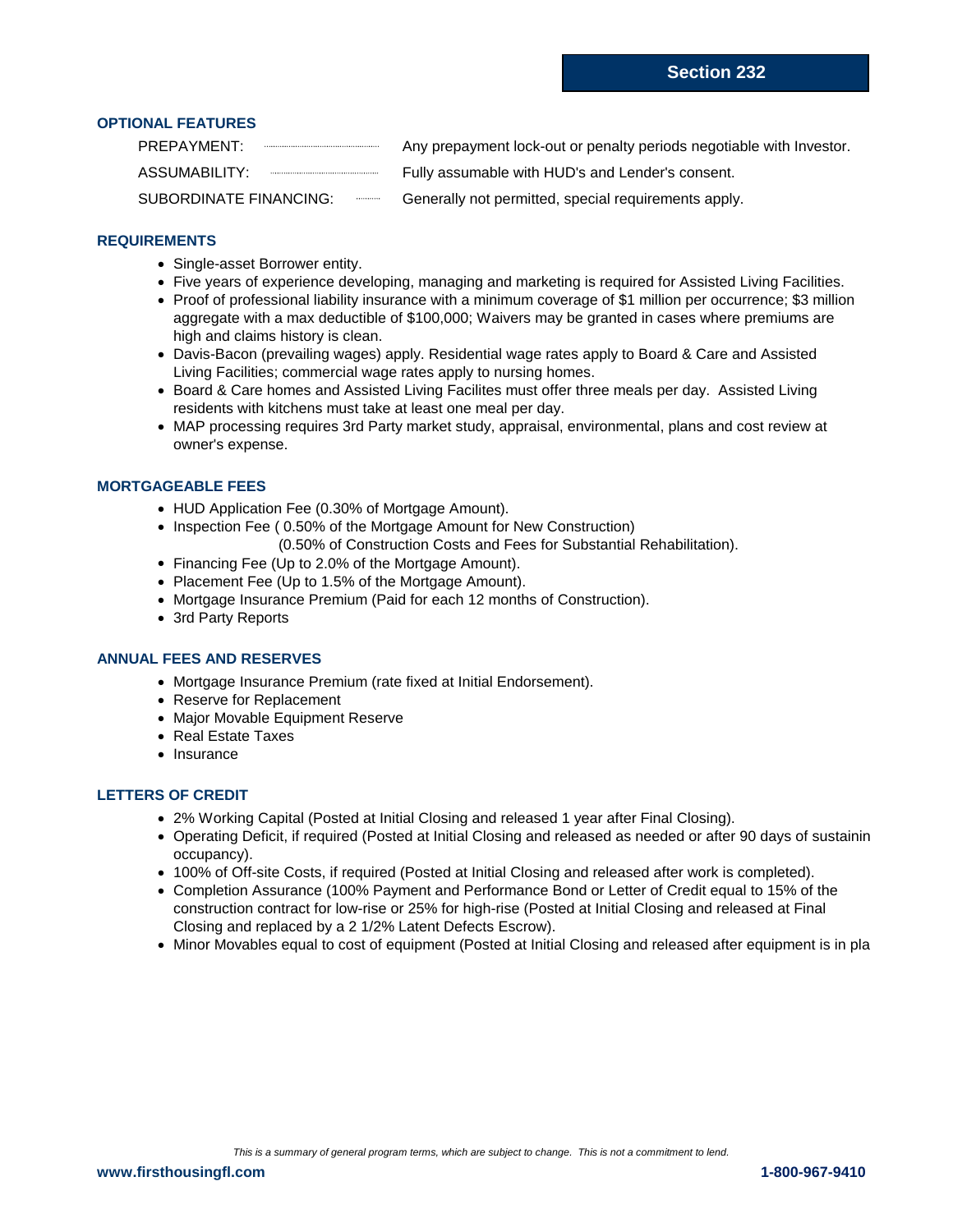om.